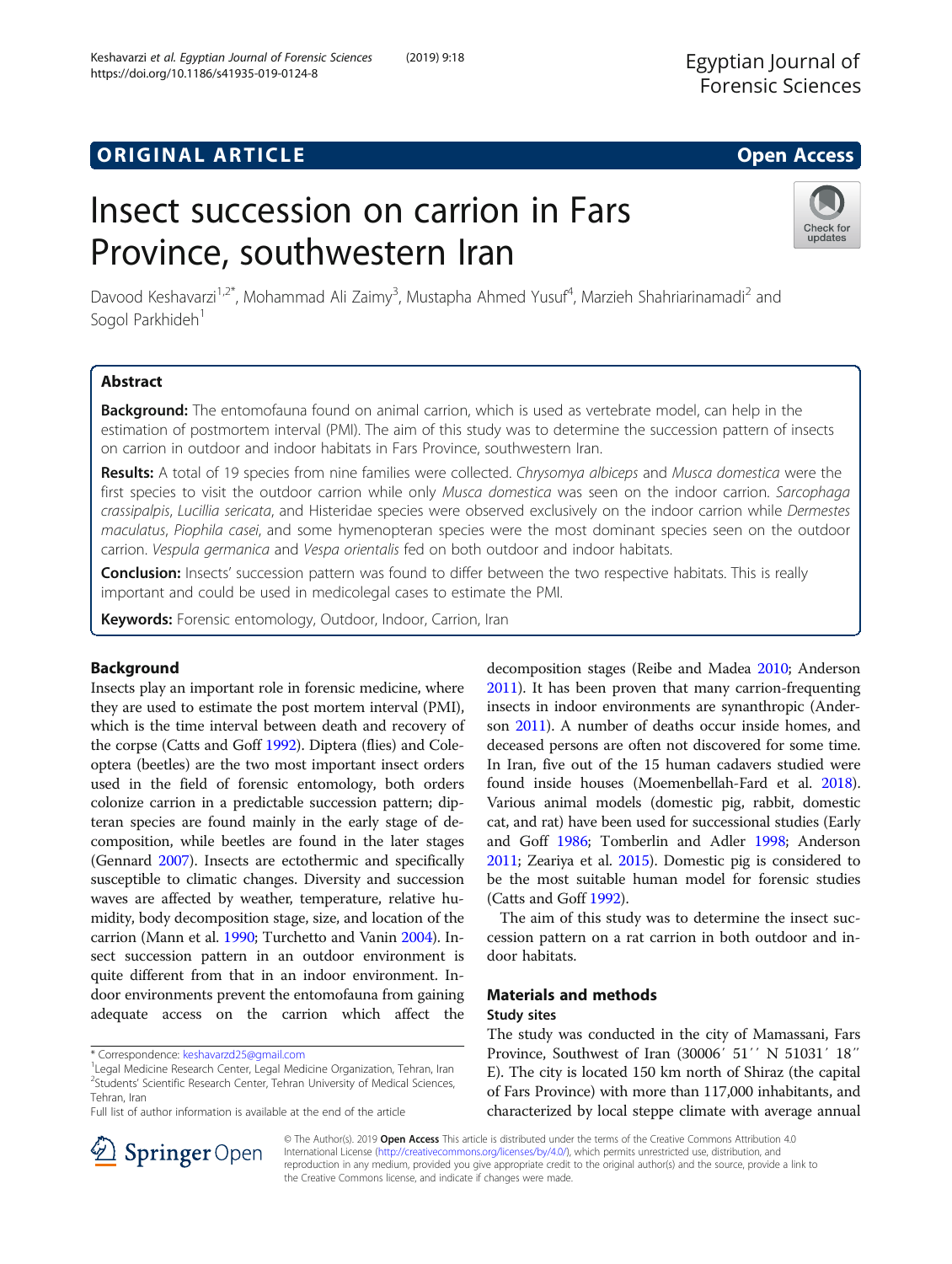rainfall of 261 mm. Two habitats, 10 km apart, were chosen for sampling. The first is an outdoor peri-urban habitat with abundant oak trees and wheat fields, and the second is an indoor urban habitat, with open door and window that regulated the access of insects.

### Study time

The study was conducted in autumn between September and October, 2017.

## Carrion

Permission to conduct this study was granted by the Ethical Committee of Tehran University of Medical Science. For each habitat, two albino rats (180–185 g) were killed by chloroform and placed in a separate metal cage  $(70 \times 40 \times 40$  cm) with 1.5 cm mesh. Insect's samples were saved during the fresh, bloated, decay, and dry stages of decomposition.

#### Examination procedure and taxonomic identification

During the study period, samples of insects were collected three times daily (09:00, 16:00, and 22:00 h). Adult flies were collected using insect nets, while adult beetles and larvae were collected using forceps and cotton swabs. For morphological identification, the larvae were divided into two; some were immersed into hot water for 5 min to die and then stored in 70% alcohol, while the remaining larvae were transferred to the laboratory for rearing to adult emergence. Valid taxonomic keys were used for the identification of the samples (Halstead [1963](#page-5-0); Bolton [1994;](#page-4-0) Velásquez et al. [2010](#page-5-0); Abbasi [2012](#page-4-0); Akbarzadeh et al. [2015](#page-4-0); Grzywacz et al. [2017](#page-5-0)). Jaccard index was used to assess similarity and dissimilarity ("1"  $=$  total similarity and "0"  $=$  dissimilarity) between species in each condition. Shannon diversity index  $(H' = - \sum (pi$ lnpi)], where  $pi = ni/N$  [ni is number of specimens of taxon i]) was used to characterize species diversity in each stage of decomposition (Shannon and Weaver [1949](#page-5-0)). Data were analyzed using Paleontological Statistics Software Package (PAST) software version 3.14.

## Results

#### Outdoor habitat

A total of 1288 specimens belonging to three orders, eight families, nine genera, and 11 species were collected. The dominant families were Calliphoridae (44.1%), Sarcophagidae (26.5%), Vespidae (10.5%), Muscidae (9.8%), Formicidae (4.1%), Fannidae (2.9%), Dermestidae (1.2%), and Piophilidae (0.9%) respectively. Some species were only found in their adult stages (Fannia canicularis) while others were found both in adult and larval stages.

During the first stage of decomposition (fresh stage), Chrysomya albiceps and Musca domestica were the first visitors seen within 2 h. Vespula orientalis was found on day 4, while Vespula germanica was found on day 2 to 4. The blowfly Ch. albiceps was the dominant species during this stage and was collected together with M. domestica and Sarcophaga africa. During this stage of the decomposition, V. orientalis, a scavenger species was found to attack the dipterans during the daytime. Among the most abundant dipteran species, Ch. albiceps was more active during the night; also, it laid eggs during the fresh stage. The blot stage possessed the highest number of specimens (47.9%), where the dominant species were Ch. albiceps (26.2%), Calliphora vicina  $(23.1\%)$ , and S. *africa* 22.3% (Fig. 1). In the third stage of decomposition, the decay stage, precipitation was observed. The activity of some species such as C. vicina did not decrease while significant decrease was seen in the activity of other insect species. During the decay stage, the predominant species were Ch. albiceps (25.9%) and S. africa (22.4%). Adults of the beetle Dermestes maculatus were under the carcasses and beneath the soil at a radius of  $1-1.5$  m at night. The hymenoptera species Ve. germanica and V. orientalis were captured mainly during the decay stage (Fig. 1). Diversity analysis indicated higher species richness and species diversity in the decay stage (Fig. [2\)](#page-2-0). During the last stage of decomposition, dry stage, Messor spp. (28.3%) was the dominant species and Piophila casei was found exclusively in this stage. The adults of P. casei are small and very active, making their collection difficult. They were found near the carrions under the shadow of the rocks. This species is mostly active during the daytime, when the hornets are absent. The succession of species on the carrion is

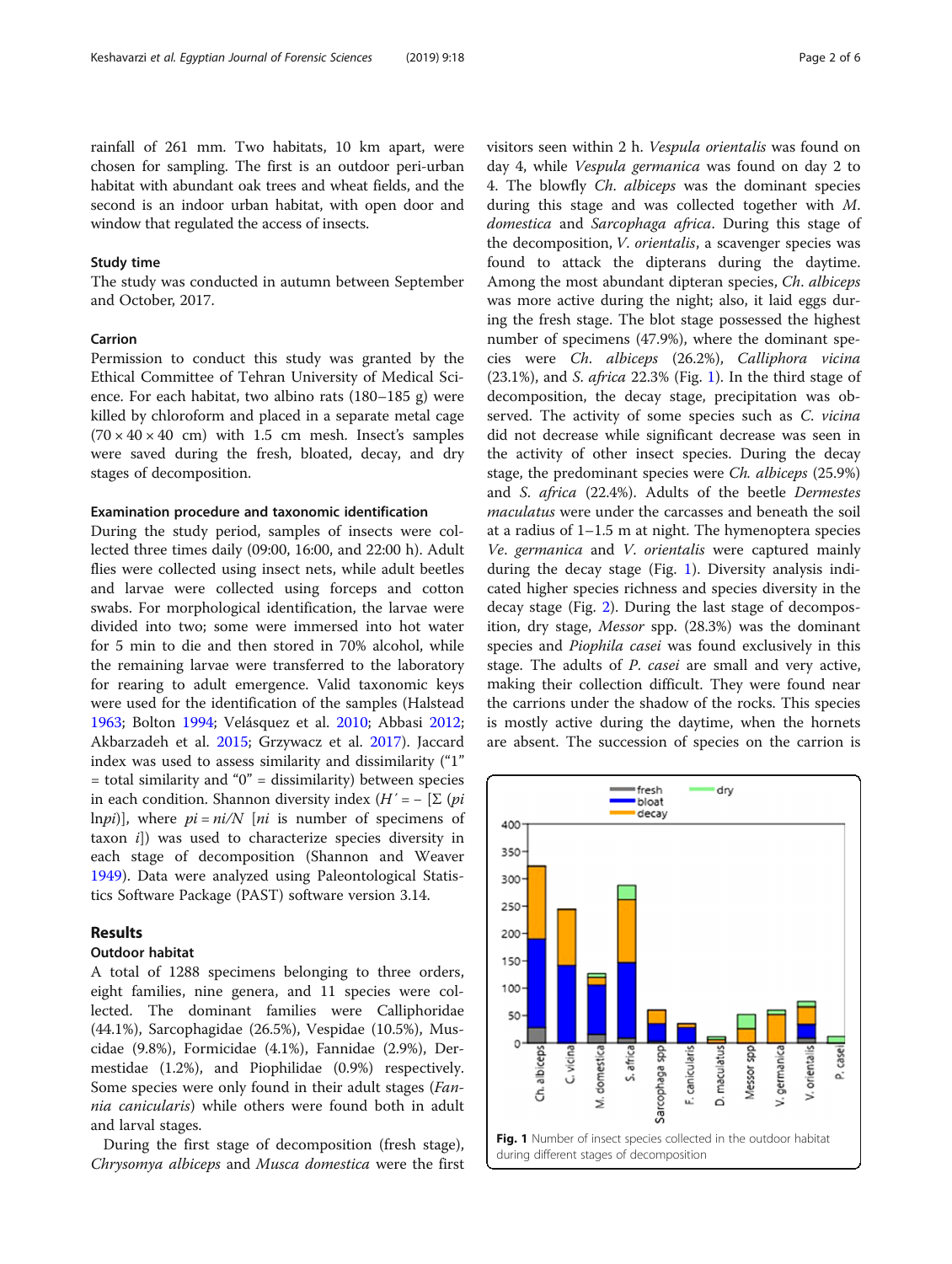<span id="page-2-0"></span>

shown in Table 1. Co-phenetic correlation of insect species in different stages of decomposition based on Jaccard's index is provided in (Fig. 3).

## Indoor habitat

A total of 781 specimens belonging to two orders, five families, seven genera, and eight species were collected. The dominant families are Calliphoridae (53.2%), Sarcophagidae (28.8%), Muscidae (12.2%), Fannidae (3.6%), and Histeridae (2.2%). During the fresh stage of decomposition, the first visitors were seen within 24 h. By day 2 of the decomposition, few numbers of adult flies were found, and the eggs of Lucillia sericata were also found on the carrion. The house fly M. domestica was the dominant species in the fresh stage. During the bloat stage, the highest number of insect species were collected (44.7%) and Sarcophaga crassipalpis was the most abundant species 32.2% (Fig. [4](#page-3-0)). Diversity analysis indicates high species richness and species diversity in the bloat stage (Fig. [5](#page-3-0)). During the decay stage, the activity of M. domestica ceased completely and the larvae of



| Family        | Species             | Fresh $(0-1)$ | Bloat $(2-4)$ | Decay (5-16)        | Dry (17-32)        |
|---------------|---------------------|---------------|---------------|---------------------|--------------------|
| Calliphoridae | Chrysomya albiceps  | $0 - 1$       | $2 - 4$       | $5-8, 10-14$        |                    |
|               | Calliphora vicina   |               | $3 - 4$       | $5 - 12, 15$        |                    |
| Muscidae      | Musca domestica     | $0 - 1$       | $2 - 4$       |                     | 18, 19, 22, 30-32  |
| Sarcophagidae | Sarcophaga africa   |               | $2 - 4$       | $5 - 8$ , $13 - 16$ | 17                 |
|               | Sarcophaga spp.     |               | $3 - 4$       | $5 - 11$            |                    |
| Fannidae      | Fannia canicularis  |               | $3 - 4$       | $5 - 8$             |                    |
| Dermestidae   | Dermestes maculatus |               |               | 16                  | 17, 20-21, 29      |
| Formicidae    | Messor spp.         |               |               | 15, 16              | $17 - 23, 28 - 32$ |
| Vespidae      | Vespula germanica   |               | $2 - 4$       | $5-9, 16$           | 26, 28, 29         |
|               | Vespa orientalis    | 0             | 4             | $5 - 7, 12 - 14$    | $19 - 32$          |
| Piophilidae   | Piophila casei      |               |               |                     | $17, 25 - 29$      |



dipterans left the carrion. A large number of pupae were found at the end of the decay stage. During the dry stage, the activities of the insects decreased drastically and M. domestica was found to be the most dominant species (43.3%). Hister spp. species and D. maculatus were found exclusively in the dry stage. The succession of insect species on the carrion is shown in Table [2](#page-3-0). Co-phenetic correlation for those species in different stages of decomposition based on Jaccard's index is also provided (Fig. [6](#page-3-0)).

## **Discussion**

In this study, the outdoor carrion was found to decompose faster than the indoor carrion. Flies were seen mainly during the early stage of decomposition while beetles were seen at the later stage. The house fly M. domestica was a primary colonizer in the indoor habitat, while Ch. albiceps was in addition seen in the outdoor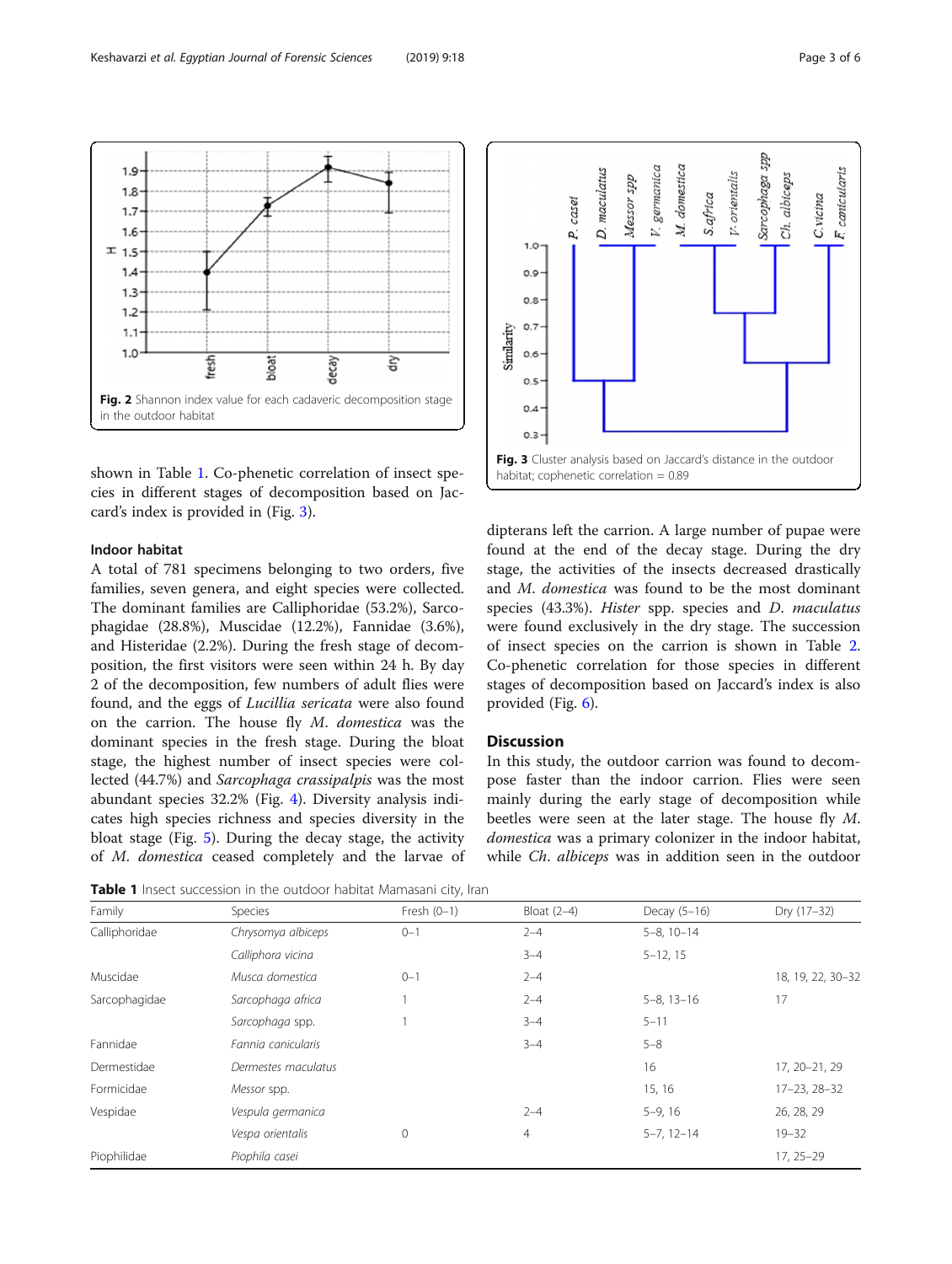<span id="page-3-0"></span>

habitat. This finding is similar to the previous reports from Brazil and Argentina (Carvalho and Linhares [2001](#page-4-0); Battán Horenstein et al. [2010\)](#page-4-0). The cheese fly P. casei was seen exclusively in the dry stage in the outdoor habitat; this species could be used as a bio-indicator in forensic medicine. However, studies from USA and Thailand on arthropod succession pattern showed that P. casei is active in decay stage between days 5 and 11 (Early and Goff [1986](#page-5-0); Vitta et al. [2007\)](#page-5-0). Contrary to the present findings, a study in central Argentina showed that this species appeared in spring on the carcasses

| Iran          |                            |                  |                  |                  |                      |  |  |
|---------------|----------------------------|------------------|------------------|------------------|----------------------|--|--|
| Family        | Species                    | Fresh<br>$(0-2)$ | Bloat<br>$(3-5)$ | Decay (6-<br>19) | Dry<br>$(20 - 38)$   |  |  |
| Calliphoridae | Lucilia<br>sericata        | $\mathcal{P}$    | $4 - 5$          | $6 - 15, 19$     | 20, 23               |  |  |
|               | Chrysomya<br>albiceps      |                  | 5                | $6 - 10, 13$     |                      |  |  |
|               | Calliphora<br>vicina       |                  | $3 - 5$          | 8-10, 18-<br>19  | 20, 23, 26           |  |  |
| Muscidae      | Musca<br>domestica         | 1                |                  |                  | $32 - 38$            |  |  |
| Sarcophagidae | Sarcophaga<br>crassipalpis | $\overline{2}$   | $3 - 5$          | $6 - 16$         | 25, 28, 29,<br>32    |  |  |
|               | Sarcophaga<br>africa       |                  | 5                | 11, 15           |                      |  |  |
| Fannidae      | Fannia<br>canicularis      |                  | $4 - 5$          | 8                |                      |  |  |
| Histeridae    | Hister sp.                 |                  |                  |                  | 26, 29,<br>$30 - 33$ |  |  |

Table 2 Insect succession in the indoor habitat Mamasani city,

during the fresh stage of decomposition (Battán Horenstein et al. [2010\)](#page-4-0). Hence, from the studies above, it can be concluded that this species has different succession pattern in different regions.

In the current study, it has also been found that flesh flies colonize the outdoor carcasses later than muscid and calliphorid flies. This pattern is reported by other researchers from different regions (Early and Goff [1986](#page-5-0); Vitta et al. [2007\)](#page-5-0). The flies S. crassipalpis and L. sericata were observed exclusively on the indoor carcasses. These flies have been seen on indoor carrions from different regions (Goff [1991](#page-5-0); Anderson [2011](#page-4-0); Baz et al. [2015](#page-4-0)). The flesh fly S. africa and the blowfly C. vicina were observed on both outdoor and indoor carcasses, but they were more abundant in the outdoor. The blowfly C.



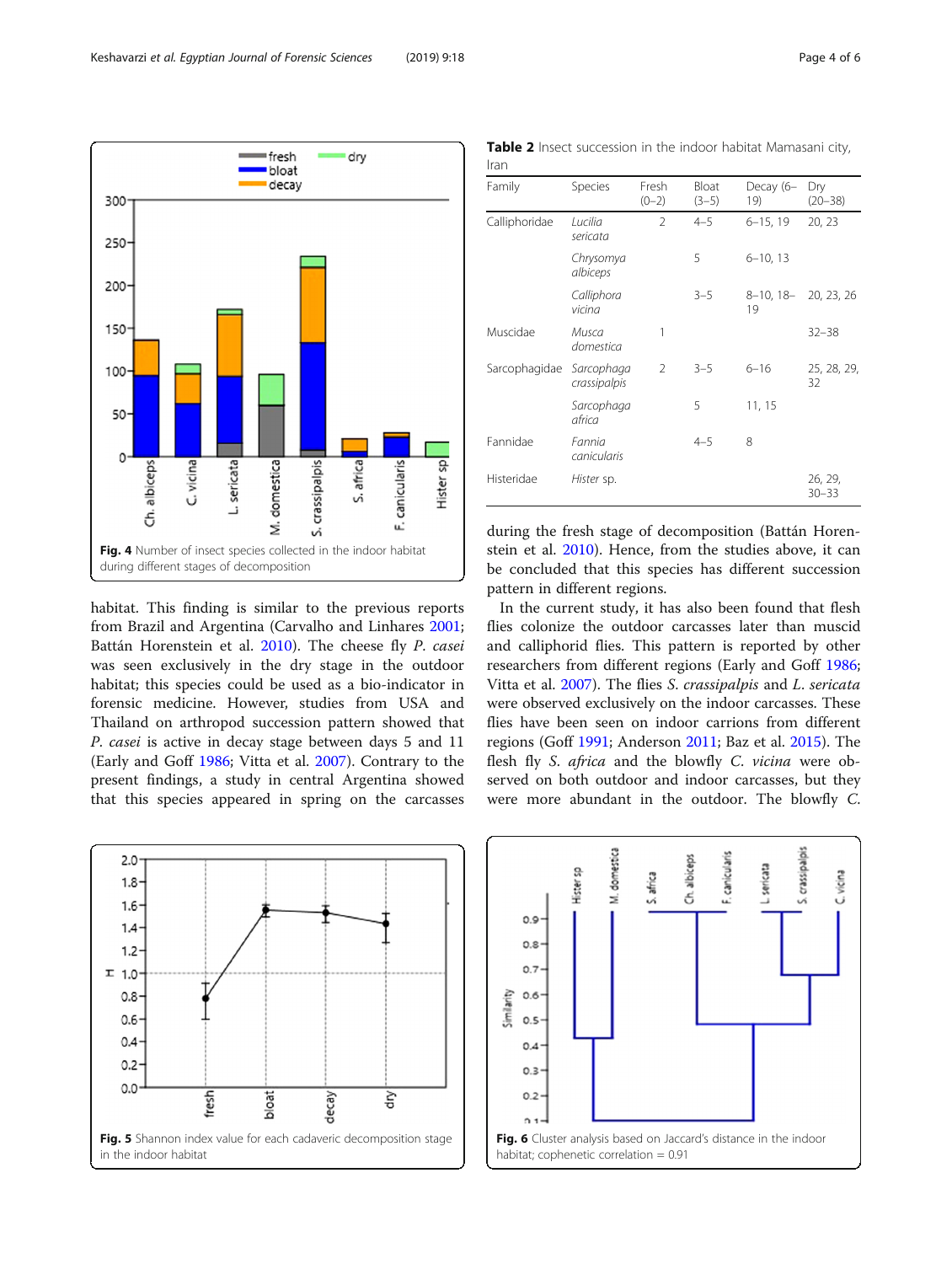<span id="page-4-0"></span>vicina have been reported as an important colonizer on both outdoor and indoor carcasses from Canada. This species is a later arriver on indoor carcasses, but laid eggs immediately on the outside remains (Anderson 2011). The flesh fly S. africa (Sarcophaga haemorrhoidalis) have been sampled from indoor and outdoor carrions in the early stage of decomposition (Ndueze et al. [2013](#page-5-0); Keshavarzi et al. [2015\)](#page-5-0). The flies S. africa and C. vicina were recorded from both indoor and outdoor human corpses from different regions (Introna et al. [1998](#page-5-0); Moemenbellah-Fard et al. [2018](#page-5-0)). Dermestid beetles have been previously documented as common species associated with carcass during later stages of decomposition, because they prefer to feed on dried tissues (Miller et al. [1994](#page-5-0)). D. maculatus was mainly found on the outdoor carcasses during the later stages of decomposition. A review of 81 human corpses in France showed that this species developed only on human cadavers in outdoor locations (Charabidze et al. 2014). Our finding is similar to the above study (Early and Goff [1986](#page-5-0); Vitta et al. [2007](#page-5-0)). Hister sp. was found on the indoor carcass in the dry stage. This species have been reported on indoor carrions in the later stage of decomposition (Anderson 2011). According to a study from Egypt, Hister sp. was discovered during the decay and advanced decay stages of indoor and outdoor carrions (Zeariya et al. [2015\)](#page-5-0). Histerid beetles and hymenopteran species preyed on fly larvae (Early and Goff [1986](#page-5-0); Martinez et al. [2007](#page-5-0)). So, they can be seen at every stage of decomposition. According to a study on rat carrion from southern Iran, decomposition time for carrion lasted for 38 days and Saprinus planiusculus (a histerid beetle) was collected between fresh and post decay stages (Fakoorziba et al. [2017](#page-5-0)).

In this study, we found that hymenopteran species fed on both carcasses and larvae in the outdoor environment. This finding is similar to a study conducted in Austria, where they reported Ve. germanica as a calliphorid predator (Grassberger and Frank [2004\)](#page-5-0). Therefore, predation activity of some species may change the succession patterns.

## Conclusion

The current study provides basic information in the field of forensic entomology and we conclude that insect composition and succession patterns are different between outdoor and indoor habitats. Furthermore, this study reveals that insects, especially hymenoptera species, mediated the decomposition process of carrion.

#### Abbreviations

#### Acknowledgements

We would like to thank to Mr. Izedi for identification of Hymenoptera.

#### Funding

This study received financial support from Tehran University Medical Sciences, Legal Medicine Research Center, Legal Medicine Organization, Tehran, Iran.

#### Availability of data and materials

They are available at school of public health, Tehran University of Medical Science.

#### Authors' contributions

KD and SP planned the entomological sampling and performed the species identification. ZM wrote the manuscript in collaboration with MS and MAY. All authors read and approved the final manuscript.

#### Authors' information

Not applicable.

#### Ethics approval and consent to participate

Necessary ethical approval was obtained from School of Public Health, Tehran University of Medical Sciences Ethics Committee, code number: IR.TUMS.VCR.REC.1396.3607.

#### Consent for publication

Not applicable.

#### Competing interests

The authors declare that they have no competing interests.

#### Publisher's Note

Springer Nature remains neutral with regard to jurisdictional claims in published maps and institutional affiliations.

#### Author details

<sup>1</sup> Legal Medicine Research Center, Legal Medicine Organization, Tehran, Iran <sup>2</sup>Students' Scientific Research Center, Tehran University of Medical Sciences, Tehran, Iran. <sup>3</sup>Department of Medical Genetics, School of Medicine, Ilam University of Medical Sciences, Ilam, Iran. <sup>4</sup>Department of Medical Entomology and Vector Control, School of Public Health, International Campus, Tehran University of Medical Sciences, Tehran, Iran.

#### Received: 23 March 2018 Accepted: 15 April 2019 Published online: 01 May 2019

#### References

- Abbasi R (2012) On the distribution and taxonomy of vespine wasps of Iran (Hymenoptera: Vespidae: Vespinae). Acta Mus Morav Sci Biol 97:69–86
- Akbarzadeh K, Wallman JF, Sulakova H, Szpila K (2015) Species identification of Middle Eastern blowflies (Diptera: Calliphoridae) of forensic importance. Parasitol Res 114:1463–1472
- Anderson GS (2011) Comparison of decomposition rates and faunal colonization of carrion in indoor and outdoor environments. J Forensic Sci 56:136–142
- Battán Horenstein M, Xavier Linhares A, Rosso de Ferradas B, García DD (2010) Decomposition and dipteran succession in pig carrion in central Argentina: ecological aspects and their importance in forensic science. Med Vet Entomol 24:16–25
- Baz A, Botías C, Martín-Vega D, Cifrián B, Díaz-Aranda LM (2015) Preliminary data on carrion insects in urban (indoor and outdoor) and periurban environments in central Spain. Forensic Sci Int 248:41–47
- Bolton B (1994) Identification guide to the ant genera of the world. Harvard University Press, Cambridge
- Carvalho LML, Linhares AX (2001) Seasonality of insect succession and pig carcass decomposition in a natural forest area in southeastern Brazil. Forensic Sci 46:604–608
- Catts EP, Goff ML (1992) Forensic entomology in criminal investigations. Annu Rev Entomol 37:253–272
- Charabidze D, Colard T, Vincent B, Pasquerault T, Hedouin V (2014) Involvement of larder beetles (Coleoptera: Dermestidae) on human cadavers: a review of 81 forensic cases. Int J Legal Med 128:1021–1030

C: Calliphora; Ch: Chrysomya; D: Dermestes; L: Lucilia; M: Musca; P: Piophila; S: Sarcophaga; V: Vespa; Ve: Vespula